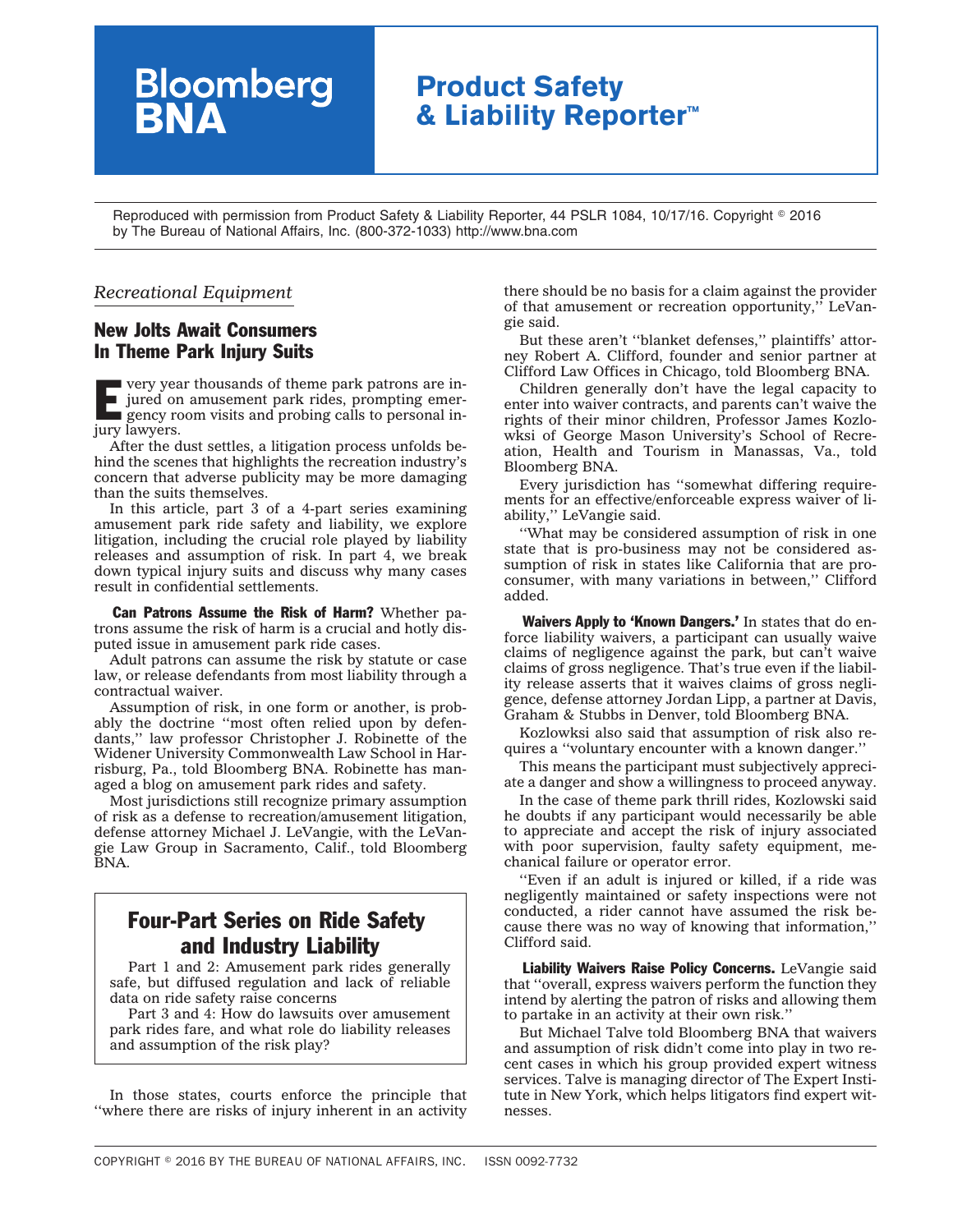

One case involved a couple on a water slide at an amusement park that offered ''passenger tubes'' with a weight limit of 400 pounds.

But the husband weighed more than 350 pounds by himself, and the combined weight of the couple was well above the ride's weight limit.

''Tragically, they were allowed on the water slide,'' Talve said.

The teenage attendant at the top of the water slide made no effort to deter these folks from going on the slide together, and the husband sustained a neck fracture and now is quadriplegic.

The second case involved a young child on a field trip to an amusement park with large roller coasters.

The child wasn't tall enough, but peers encouraged her to ''sneak past the attendant,'' he said.

''The child made it past the unsuspecting attendant and was ejected from the roller coaster, sustaining a range of life-altering injuries,'' Talve said.

In the case involving the overweight couple, the pair were ''never warned against enjoying the attraction, since there was no signage listing the weight limit recommended by the manufacturer of the water slide,'' Talve said.

Likewise, in the instance of the young girl who wasn't tall enough to ride the roller coaster, the attendant of the ride was expected to provide a certain level of supervision but ''clearly failed to do so,'' he said.

Plaintiffs' attorney Daniel G. Kagan, with Berman & Simmons in Lewiston, Maine, went a step further, saying waiver releases raise important public policy concerns that should limit their use.

Let's say a waiver, release or disclaimer bars your child's recovery after a ride fails due to negligence and injures the child, Kagan told Bloomberg BNA.

''Is that what we, as a community want?'' he asked. ''Do we want to insulate operators of dangerous instrumentalities from the harms they cause to our families and children?''

''These are important questions that come up in many cases involving harm in events to which the public is invited,'' Kagan said.

Alcohol Impairment May Trigger Comparative Fault. Some states, including Maine, have curtailed the traditional assumption of risk doctrine. In those cases, most jurisdictions look to what's known as comparative fault or comparative negligence, Kagan said.

This judicial doctrine often comes into play if a plaintiff has consumed alcohol or is otherwise impaired, and the defendant alleges that the impairment clouded the plaintiff's judgment.

Lipp said that the comparative fault of the plaintiff is a key issue in patron-directed rides (like alpine slides or bumper cars), but it is rarely a defense in operatordirected rides like roller coasters.

That said, the comparative fault of the plaintiff does occasionally arise in patron-directed rides, he said.

''I dealt with a zip line case where the riders claimed to be under the zip line's weight limit, when they were